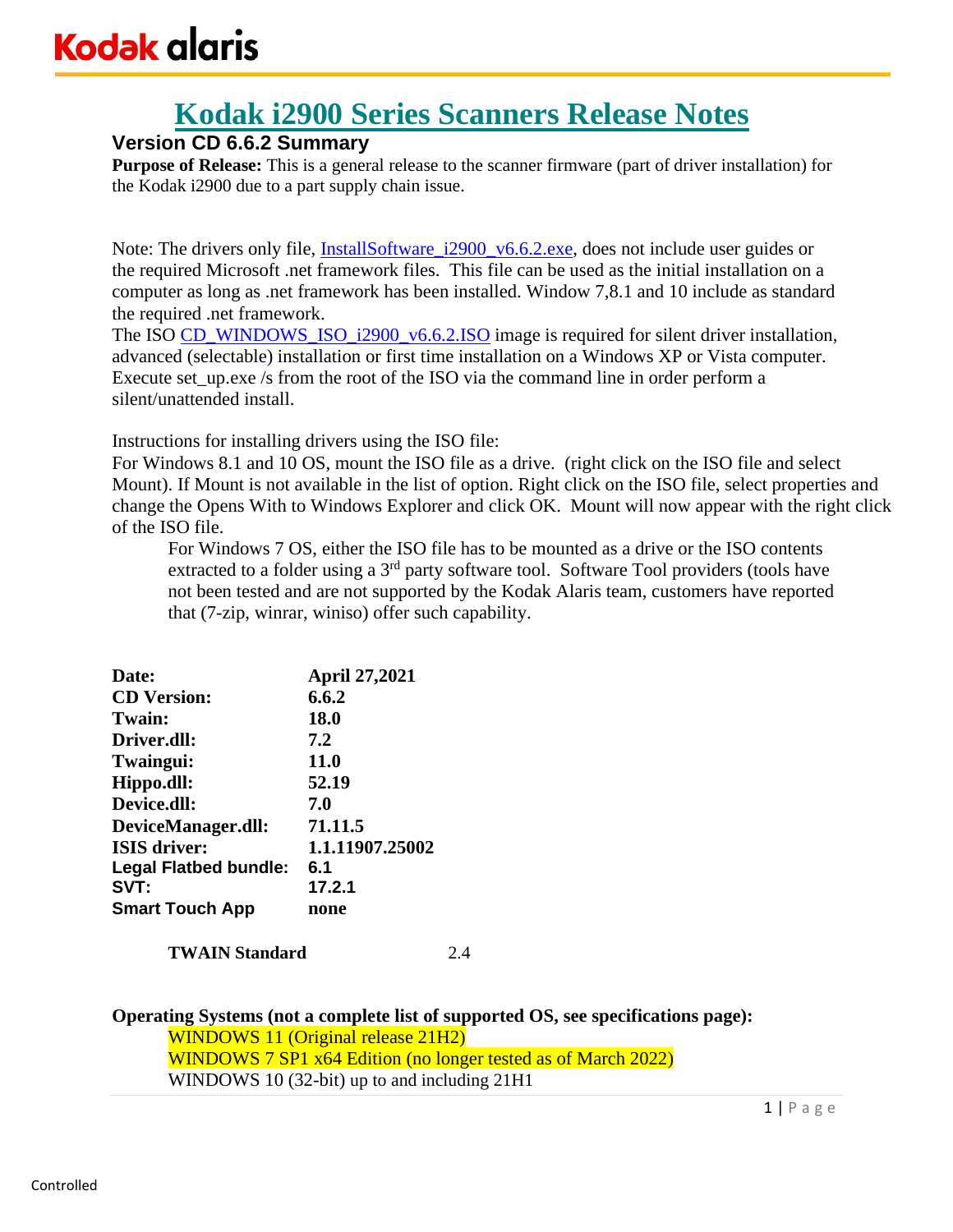WINDOWS 10 (64-bit) up to and including 21H1 WINDOWS 8.1 (64-bit)

**(Linux -** (Intel/AMD x86/64 bit processors only)**)** Ubuntu 18.04 64-bit Ubuntu 16.04 64-bit and 32-bit Open SUSE 11.3 (i586) 32-bit Open SUSE LEAP 15.1 64-bit SUSE Linux Enterprise Desktop 12.2 64-bit SUSE Linux Enterprise Desktop 15 SP1 for 64 bit Neokylin-NKLD-V7\_U2-ZX64-REL-build54 NeoKylin-Live-Desktop-6.0-x86\_64-B060-20160822 NeoKylin-Linux-Desktop-6.0-x86\_64-B045-20141201 64-bit NeoKylin-Linux-Desktop-6.0 i586 32-bit

#### **New Driver Features:**

1. None

#### **Issues Fixed:**

- 1. DIAS-2558: The processor which performs the Intelligent Document Protection (IDP) function has had a supply chain issue which has resulted in no supply of the parts worldwide. The updates to the firmware which is part of the driver CD are to have the system sense if the processor is present. The firmware is compatible with all scanner hardware. If the processor is not present the IDP functionality will not be available through the driver interface.
	- a. When service part CP5P0221 is installed in an i2900 machine, CD 5.7.3 must be installed.
	- b. Machine serial numbers that require CD 5.7.3 and will not function with earlier CDs i. i2900 SN. 52985870

#### **Known Issues:**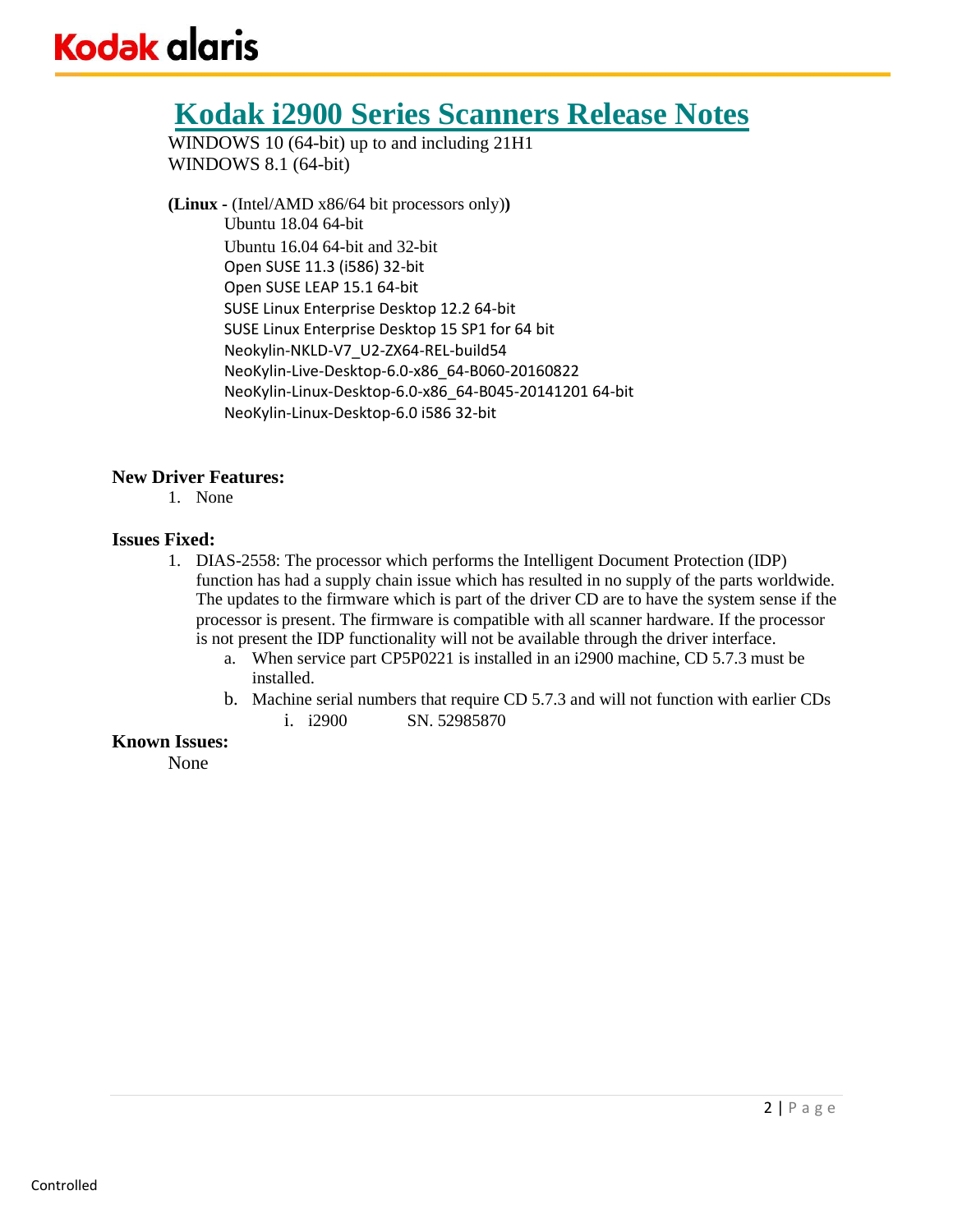# **Kodak i2900 Series Scanners Release Notes**

### **Version CD 6.5 Summary**

**Purpose of Release:** This is a general release to the drivers for the Kodak i2900 for a problem with service diagnostics that results in image calibration not functioning properly.

Note: The drivers only file, InstallSoftware 12900\_v6.5.exe, does not include user guides or the required Microsoft .net framework files. This file can be used as the initial installation on a computer as long as .net framework has been installed. Window 7,8.1 and 10 include as standard the required .net framework.

The ISO [CD\\_WINDOWS\\_ISO\\_i2900\\_v6.5.ISO](https://support.alarisworld.com/i2900-scanner#Software) image is required for silent driver installation, advanced (selectable) installation or first time installation on a Windows XP or Vista computer. Execute set\_up.exe /s from the root of the ISO via the command line in order perform a silent/unattended install.

Instructions for installing drivers using the ISO file:

For Windows 8.1 and 10 OS, mount the ISO file as a drive. (right click on the ISO file and select Mount). If Mount is not available in the list of option. Right click on the ISO file, select properties and change the Opens With to Windows Explorer and click OK. Mount will now appear with the right click of the ISO file.

For Windows 7 OS, either the ISO file has to be mounted as a drive or the ISO contents extracted to a folder using a  $3<sup>rd</sup>$  party software tool. Software Tool providers (tools have not been tested and are not supported by the Kodak Alaris team, customers have reported that (7-zip, winrar, winiso) offer such capability.

| Date:                               | <b>October 14, 2019</b> |
|-------------------------------------|-------------------------|
| <b>CD</b> Version:                  | 6.5                     |
| Twain:                              | 18.0                    |
| Driver.dll:                         | 7.2                     |
| Twaingui:                           | <b>11.0</b>             |
| Hippo.dll:                          | 52.19                   |
| Device.dll:                         | 7.0                     |
| DeviceManager.dll:                  | 71.11                   |
| <b>ISIS</b> driver:                 | 1.1.11907.25002         |
| <b>Legal Flatbed bundle:</b>        | 6.1                     |
| SVT:                                | 17.2.1                  |
| <b>Smart Touch App</b>              | none                    |
| <b>TWAIN Standard</b>               | 2.4                     |
| Drivans tosted on Operating Systems |                         |

**Drivers tested on Operating Systems: (Windows)** WINDOWS 7 SP1 WINDOWS 10 32 bit (Versions:1709,1803) WINDOWS 10 64 bit (Versions:1809,1903)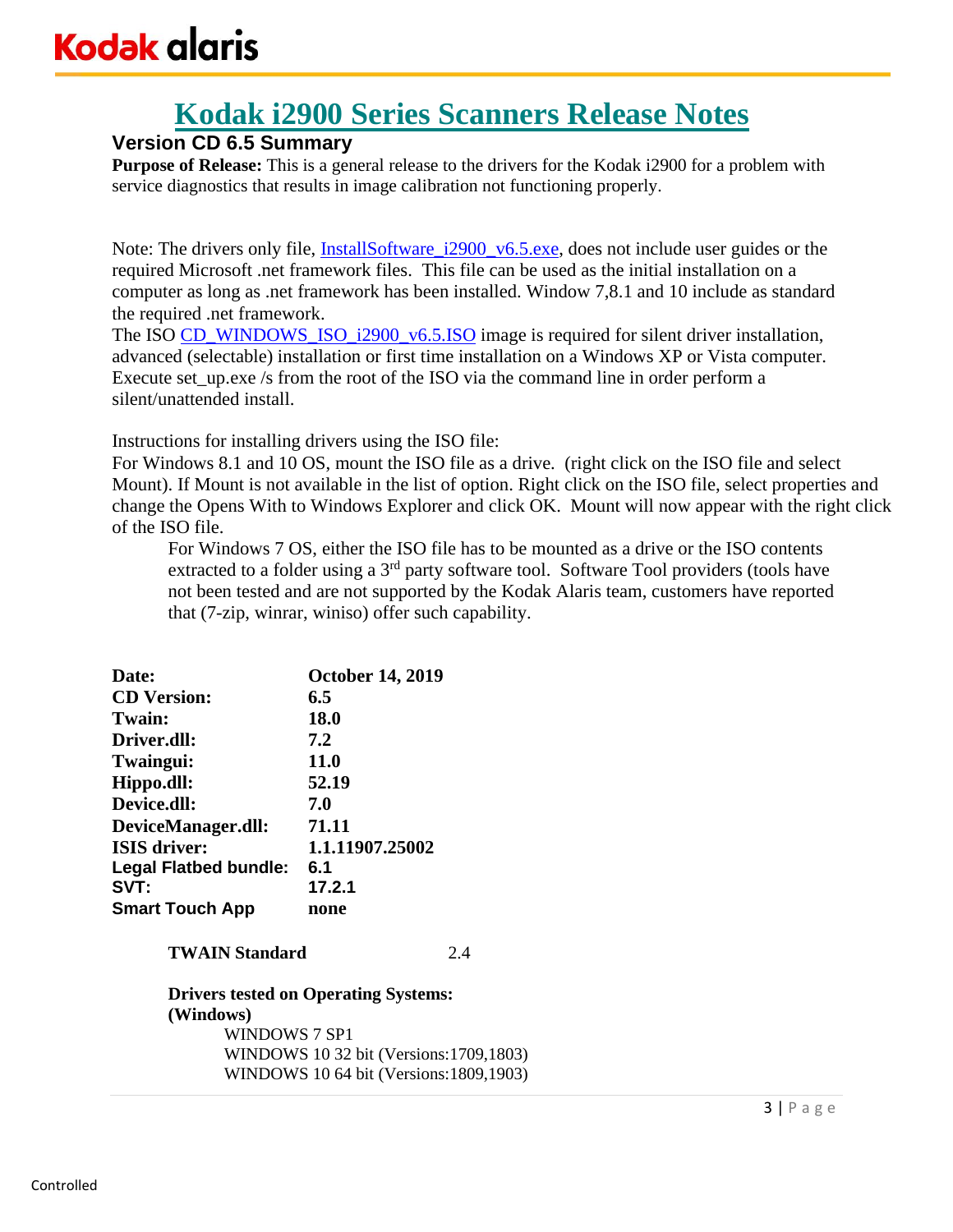## **Kodak i2900 Series Scanners Release Notes**

**(Linux -** (Intel/AMD x86/64 bit processors only)**)** Ubuntu 18.04 64-bit Ubuntu 16.04 64-bit and 32-bit Open SUSE 11.3 (i586) 32-bit Open SUSE LEAP 15.1 64-bit SUSE Linux Enterprise Desktop 12.2 64-bit SUSE Linux Enterprise Desktop 15 SP1 for 64 bit Neokylin-NKLD-V7\_U2-ZX64-REL-build54 NeoKylin-Live-Desktop-6.0-x86\_64-B060-20160822 NeoKylin-Linux-Desktop-6.0-x86\_64-B045-20141201 64-bit NeoKylin-Linux-Desktop-6.0 i586 32-bit

#### **New Driver Features:**

2. None

#### **Issues Fixed:**

2. DIAS-2063– Image Calibration is not functional.

#### **Known Issues:**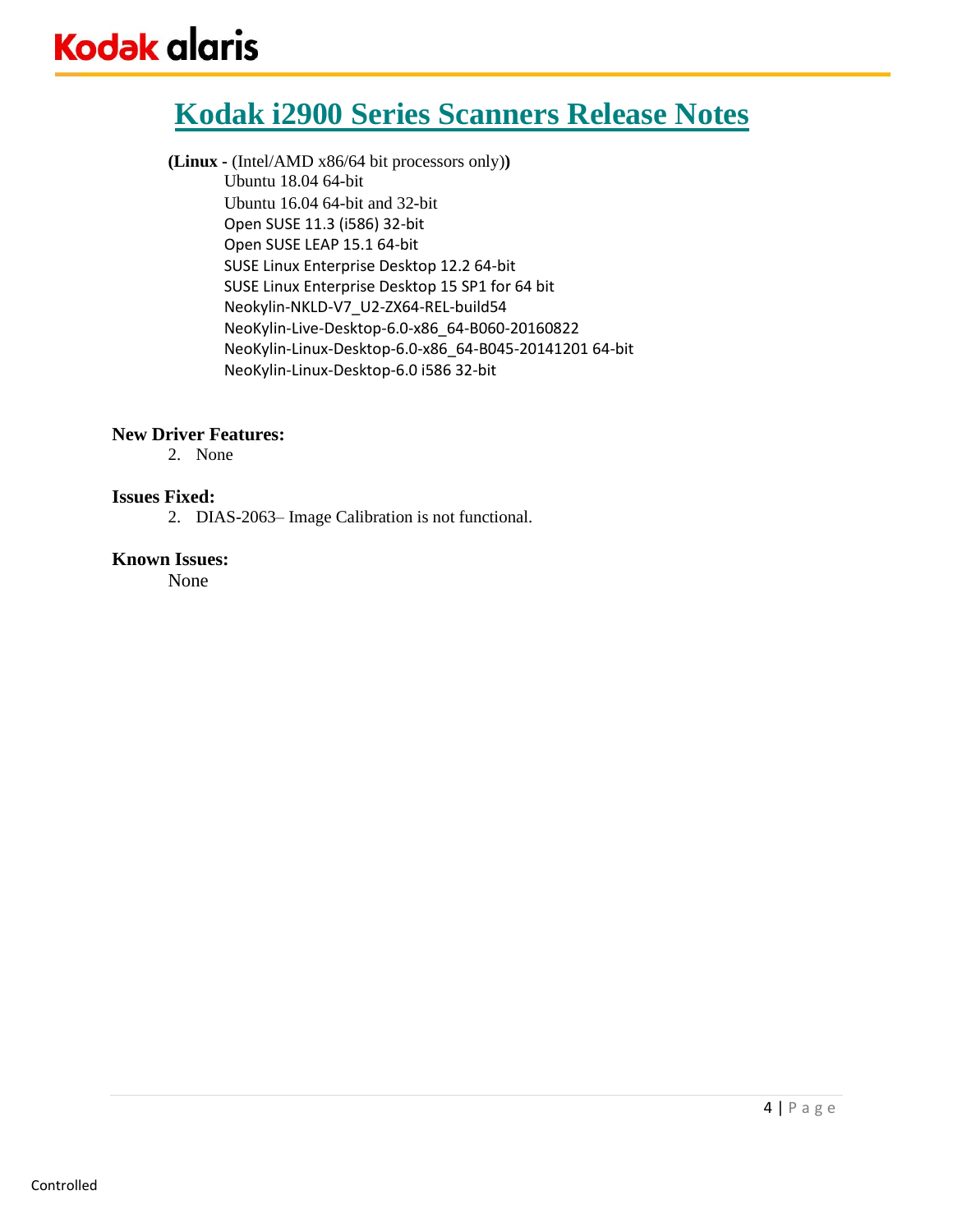## **Kodak i2900 Series Scanners Release Notes**

### **Version CD 6.4 Summary**

**Purpose of Release:** This is a general release to the drivers for the Kodak i2900 for US Energy Star 3.0 standard and address some Windows 10 issues.

Note: The drivers only file, InstallSoftware 12900 v6.4.exe, does not include user guides or the required Microsoft .net framework files. This file can be used as the initial installation on a computer as long as .net framework has been installed. Window 7,8.1 and 10 include as standard the required .net framework.

The ISO [CD\\_WINDOWS\\_ISO\\_i2900\\_v6.4.ISO](https://support.alarisworld.com/i2900-scanner#Software) image is required for silent driver installation, advanced (selectable) installation or first time installation on a Windows XP or Vista computer. Execute set\_up.exe /s from the root of the ISO via the command line in order perform a silent/unattended install.

Instructions for installing drivers using the ISO file:

For Windows 8.1 and 10 OS, mount the ISO file as a drive. (right click on the ISO file and select Mount). If Mount is not available in the list of option. Right click on the ISO file, select properties and change the Opens With to Windows Explorer and click OK. Mount will now appear with the right click of the ISO file.

For Windows 7 OS, either the ISO file has to be mounted as a drive or the ISO contents extracted to a folder using a  $3<sup>rd</sup>$  party software tool. Software Tool providers (tools have not been tested and are not supported by the Kodak Alaris team, customers have reported that (7-zip, winrar, winiso) offer such capability.

| Date:                        | <b>August 16, 2019</b> |
|------------------------------|------------------------|
| <b>CD</b> Version:           | 6.4                    |
| Twain:                       | 18.0                   |
| Driver.dll:                  | 7.2                    |
| Twaingui:                    | <b>11.0</b>            |
| Hippo.dll:                   | 52.19                  |
| Device.dll:                  | 7.0                    |
| DeviceManager.dll:           | 71.9                   |
| <b>ISIS</b> driver:          | 1.1.11907.25002        |
| <b>Legal Flatbed bundle:</b> | 6.1                    |
| SVT:                         | 17.2.1                 |
| <b>Smart Touch App</b>       | none                   |
| $\mathbf{m}$                 | ı                      |

**TWAIN Standard** 2.4

**Drivers tested on Operating Systems: (Windows)** WINDOWS 7 SP1 WINDOWS 10 32 bit (Versions:1709,1803) WINDOWS 10 64 bit (Versions:1809,1903)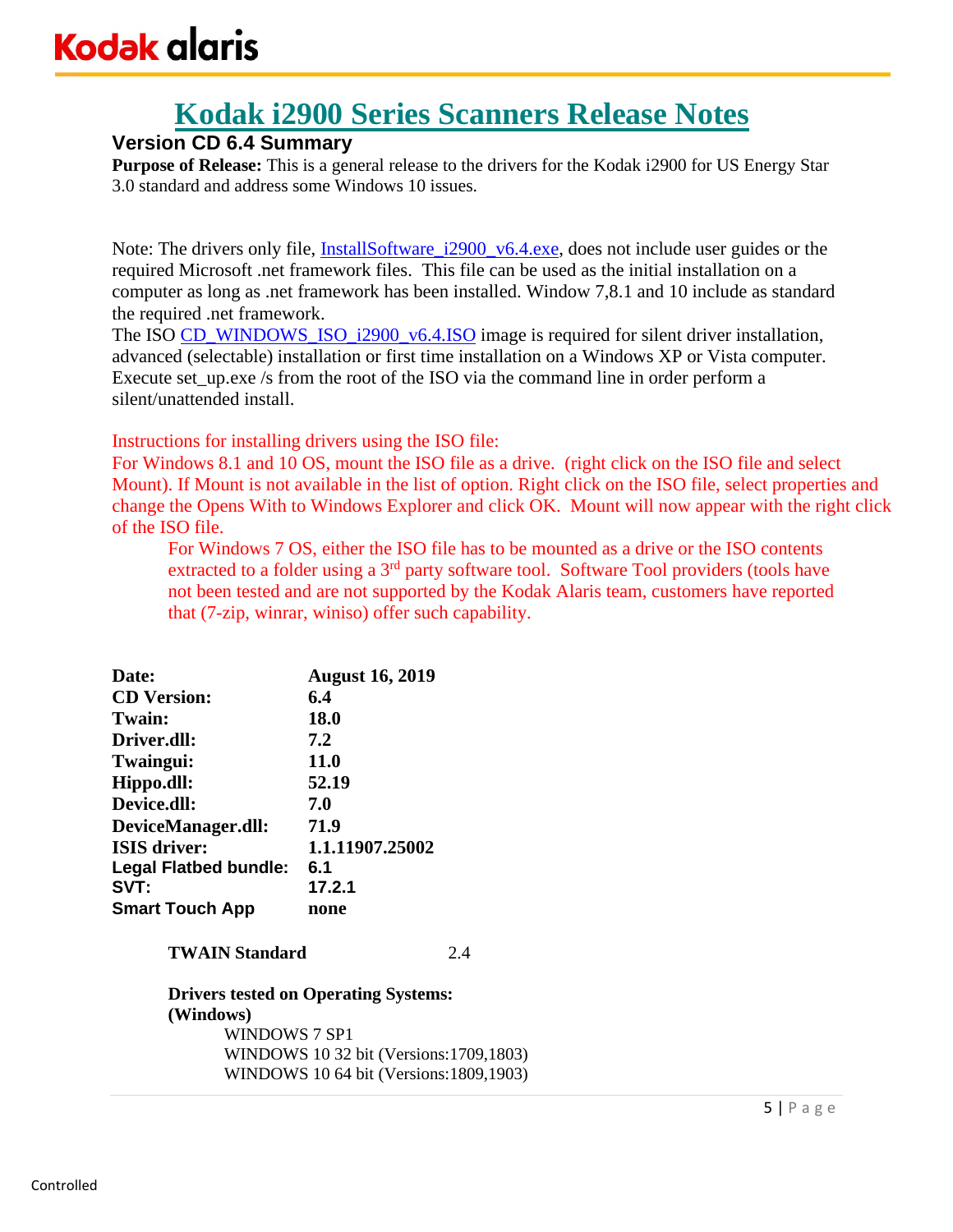# **Kodak i2900 Series Scanners Release Notes**

**(Linux -** (Intel/AMD x86/64 bit processors only)**)** Ubuntu 18.04 64-bit Ubuntu 16.04 64-bit and 32-bit Open SUSE 11.3 (i586) 32-bit Open SUSE LEAP 15.1 64-bit SUSE Linux Enterprise Desktop 12.2 64-bit SUSE Linux Enterprise Desktop 15 SP1 for 64 bit Neokylin-NKLD-V7\_U2-ZX64-REL-build54 NeoKylin-Live-Desktop-6.0-x86\_64-B060-20160822 NeoKylin-Linux-Desktop-6.0-x86\_64-B045-20141201 64-bit NeoKylin-Linux-Desktop-6.0 i586 32-bit

#### **New Driver Features:**

3. DIAS-1825– Support Energy Star 3.0 standard. Change maximum allowable timeout for Power saver to 120 minutes.

#### **Issues Fixed:**

3. DIAS-1820 – Installer address issue with some HP Elite computers that has a directory C:\Windows\Sysnative present in the Operating system.

#### **Known Issues:**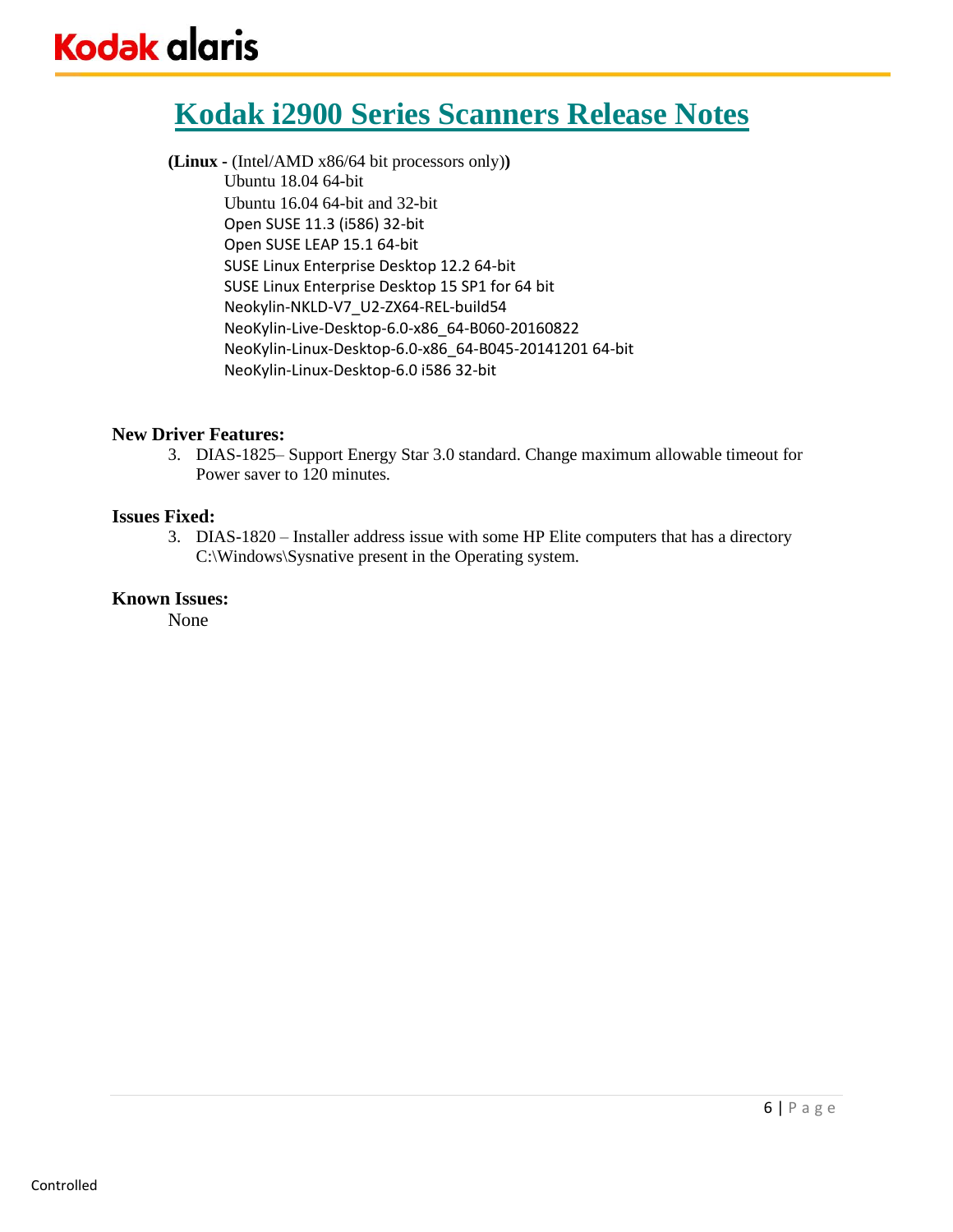### **Version CD 5.1 Summary**

**Purpose of Release:** This is a general release of drivers for the Kodak i2900 Series Scanners.

Note: The drivers only file, InstallSoftware\_i2900\_v5.1.exe, does not include user guides or the required Microsoft .net framework files. This file can be used as the initial installation on a computer as long as .net framework has been installed. Window 7,8.1 and 10 include as standard the required .net framework.

The ISO image is required for silent driver installation, advanced (selectable) installation or first time installation on a Windows XP or Vista computer.

Instructions for installing drivers using the ISO file:

For Windows 8.1 and 10 OS, mount the ISO file as a drive. (right click on the ISO file and select Mount). If Mount is not available in the list of option. Right click on the ISO file, select properties and change the Opens With to Windows Explorer and click OK. Mount will now appear with the right click of the ISO file.

For Windows 7 OS, either the ISO file has to be mounted as a drive or the ISO contents extracted to a folder using a  $3<sup>rd</sup>$  party software tool. Software Tool providers (tools have not been tested and are not supported by the Kodak Alaris team, customers have reported that (7-zip, winrar, winiso) offer such capability.

| Date:                        | <b>March 28, 2018</b> |
|------------------------------|-----------------------|
| <b>CD</b> Version:           | 5.1                   |
| Twain:                       | <b>16.0</b>           |
| Driver.dll:                  | 5.0                   |
| Twaingui:                    | 8.12                  |
| Hippo.dll:                   | 52.18                 |
| Device.dll:                  | 5.5                   |
| DeviceManager.dll:           | 1.29.1                |
| <b>ISIS</b> driver:          | 1.1.11603.24003       |
| <b>Legal Flatbed bundle:</b> | 5.1                   |
| SVT:                         | 14.21                 |
| <b>Smart Touch App</b>       | none                  |

**New Driver Features:**

None

#### **Smart Touch Features/Fixes**

- None
- **Issues Fixed:**
	- 4. DIAS-1441, DIAS-1452 Twain Driver will not connect with Windows 10 Creator v1709
	- 5. CPSOLSTS-237 –Smart Touch buttons do not work with Windows 10 Creator v1709
	- 6. DIAS-1478 Installation shows "not enough space" with 3TB harddrive

**Known Issues:**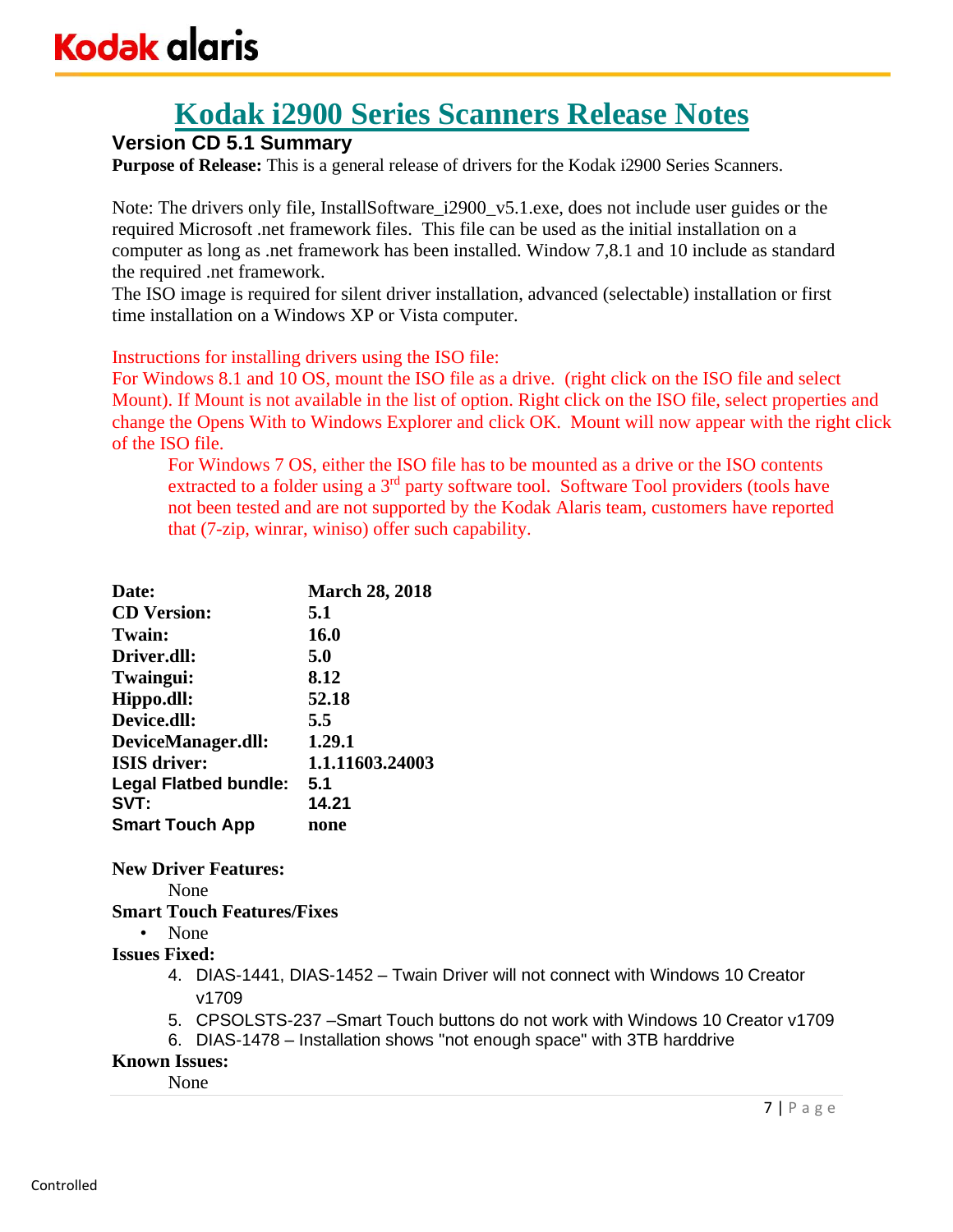## **Kodak i2900 Series Scanners Release Notes**

### **Version CD 4.2 Summary**

**Purpose of Release:** This is a general release of drivers for the Kodak i2900 Series Scanners. Note: When installing a Kodak i2900 scanner on a host PC for the first time the Full Install CD (shipped with the scanner) must be used.

Instructions for installing drivers using the ISO file:

For Windows 8.1 and 10 OS, mount the ISO file as a drive. (right click on the ISO file and select Mount) For Windows 7 OS, either the ISO file has to be mounted as a drive or the ISO contents extracted to a folder using a 3<sup>rd</sup> party software tool. Software Tool providers (tools have not been tested and are not supported by the Kodak Alaris team, customers have reported that (7-zip, winrar, winiso) offer such capability.

| Date:                        | <b>October 27, 2017</b> |
|------------------------------|-------------------------|
| <b>CD</b> Version:           | 4.2                     |
| Twain:                       | 14.2                    |
| Driver.dll:                  | 4.6                     |
| Twaingui:                    | 8.1                     |
| Hippo.dll:                   | 52.18                   |
| Device.dll:                  | 5.3                     |
| DeviceManager.dll:           | 1.27                    |
| <b>ISIS driver:</b>          | 1.1.11603.24003         |
| <b>Legal Flatbed bundle:</b> | 4.1                     |
| <b>Smart Touch App</b>       | none                    |

#### **New Driver Features:**

- 1. DIAS-1225 –Remove SmartTouch from installation media
- 2. DIAS-1226 –Remove Capture Pro LE from installation media
- 3. DIAS-1284 –Update Installer with link to Smart Touch and Capture Pro LE internet downloadable files.

#### **Smart Touch Features/Fixes**

• None

**Issues Fixed:**

- None
- **Known Issues:**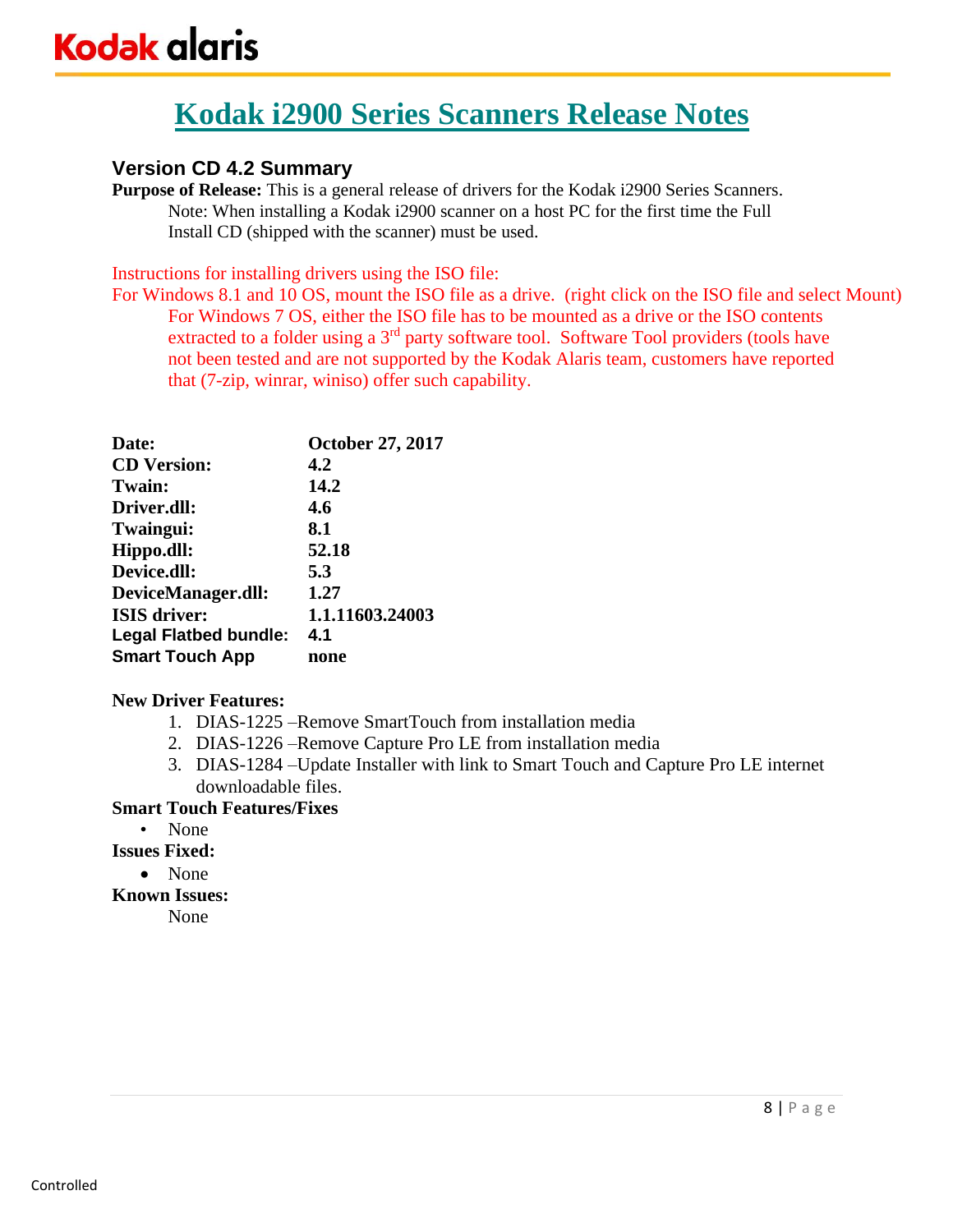### **Version CD 3.01 Summary**

**Purpose of Release:** This is a CMS release of drivers for the Kodak i2900 Series Scanners. Note: When installing a Kodak i2900 scanner on a host PC for the first time the Full Install CD (shipped with the scanner) must be used. If the InstallSoftware\_v1.xx.exe driver installer is used for a new installation the Kodak Smart Touch application will not be installed. The InstallSoftware\_v1.xx.exe may be used to update a host PC that used an Install CD Version 1.xx for its first install.

| Date:                  | November 11 <sup>th</sup> , 2015 |
|------------------------|----------------------------------|
| <b>CD</b> Version:     | 3.01                             |
| Twain:                 | 14.1                             |
| Driver.dll:            | 4.5                              |
| Twaingui:              | 6.8.2                            |
| Hippo.dll:             | 52.14                            |
| Device.dll:            | 5.2                              |
| DeviceManager.dll:     | 1.22                             |
| <b>ISIS</b> driver:    | 1.1.11508.6002                   |
| Legal Flatbed bundle:  | 3.3                              |
| <b>Smart Touch App</b> | 1.8.37.181                       |
|                        |                                  |

#### **New Driver Features:**

- Added Orange as a default color dropout option
- Added Magnification Calibration for China Customers

#### **Smart Touch Features/Fixes**

• None

#### **Issues Fixed:**

• Scanner can sometime freeze and stop scanning in the middle of a batch

#### **Known Issues:**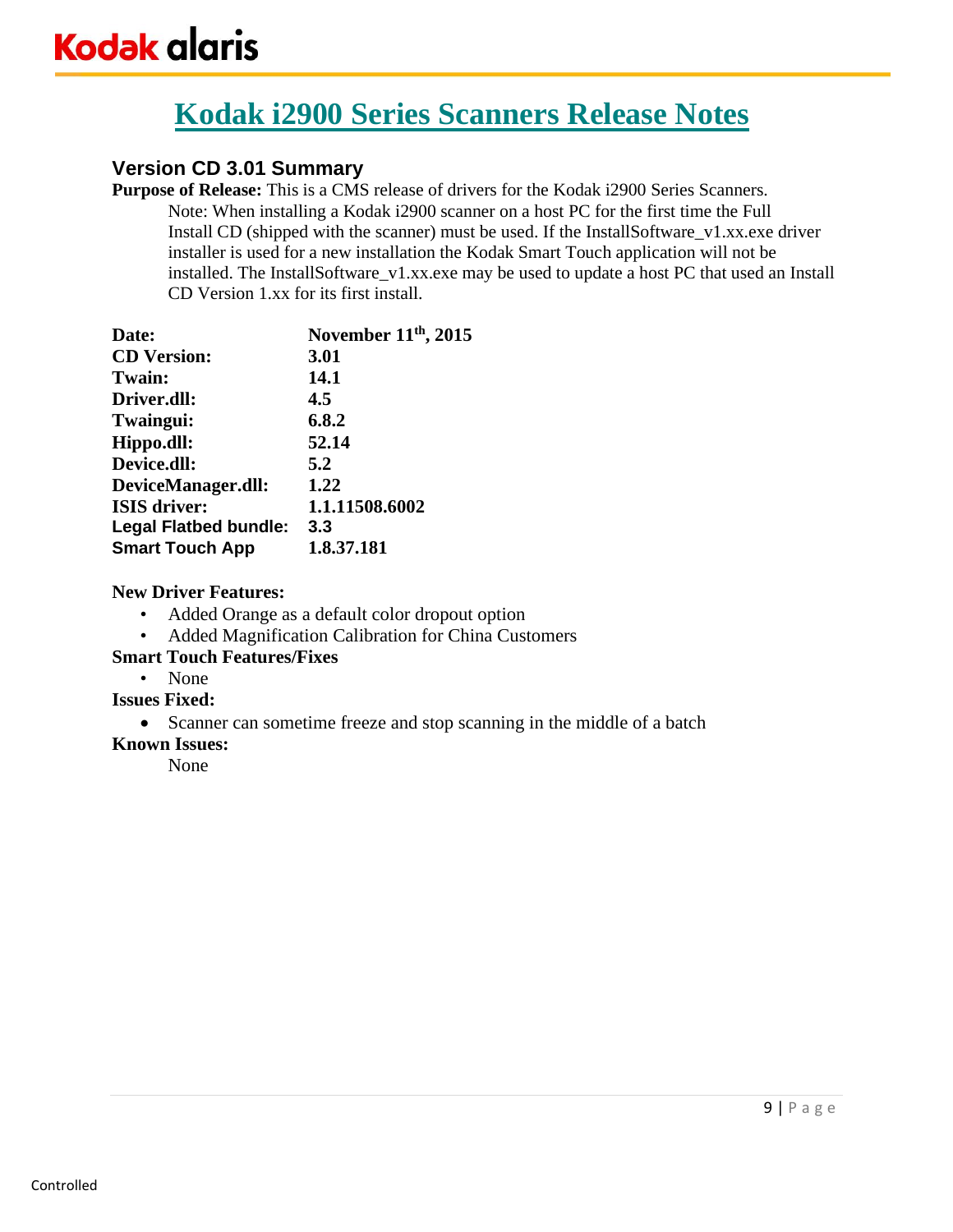### **Version CD 3.0 Summary**

**Purpose of Release:** This is a CMS release of drivers for the Kodak i2900 Series Scanners. Note: When installing a Kodak i2900 scanner on a host PC for the first time the Full Install CD (shipped with the scanner) must be used. If the InstallSoftware  $v1$ ,xx.exe driver installer is used for a new installation the Kodak Smart Touch application will not be installed. The InstallSoftware\_v1.xx.exe may be used to update a host PC that used an Install CD Version 1.xx for its first install.

| Date:                        | July, 27th, 2015 |
|------------------------------|------------------|
| <b>CD</b> Version:           | 3.0              |
| Twain:                       | 14.1             |
| Driver.dll:                  | 4.3              |
| Twaingui:                    | 6.7              |
| Hippo.dll:                   | 52.13            |
| Device.dll:                  | 5.1              |
| DeviceManager.dll:           | 1.19             |
| <b>ISIS</b> driver:          | 1.1.11410.6002   |
| <b>Legal Flatbed bundle:</b> | $3.2\,$          |
| <b>Smart Touch App</b>       | 1.8.37.181       |
|                              |                  |

#### **New Driver Features:**

1. Addition of Arabic

#### **Smart Touch Features**

- 1. Addition of Arabic
- 2. Moved to version 1.8 (without Barcode)

#### **Issues Fixed:**

- 1. Customer's application hangs when canceling a scan
- 2. Color scanning will do auto rotation but B&W scanning will not auto rotate
- 3. When different rotation setting are applied in dual stream an error occurs.
- 4. Installation fails with Korean character "User Account" and/or "Computer Name"

#### **Known Issues:**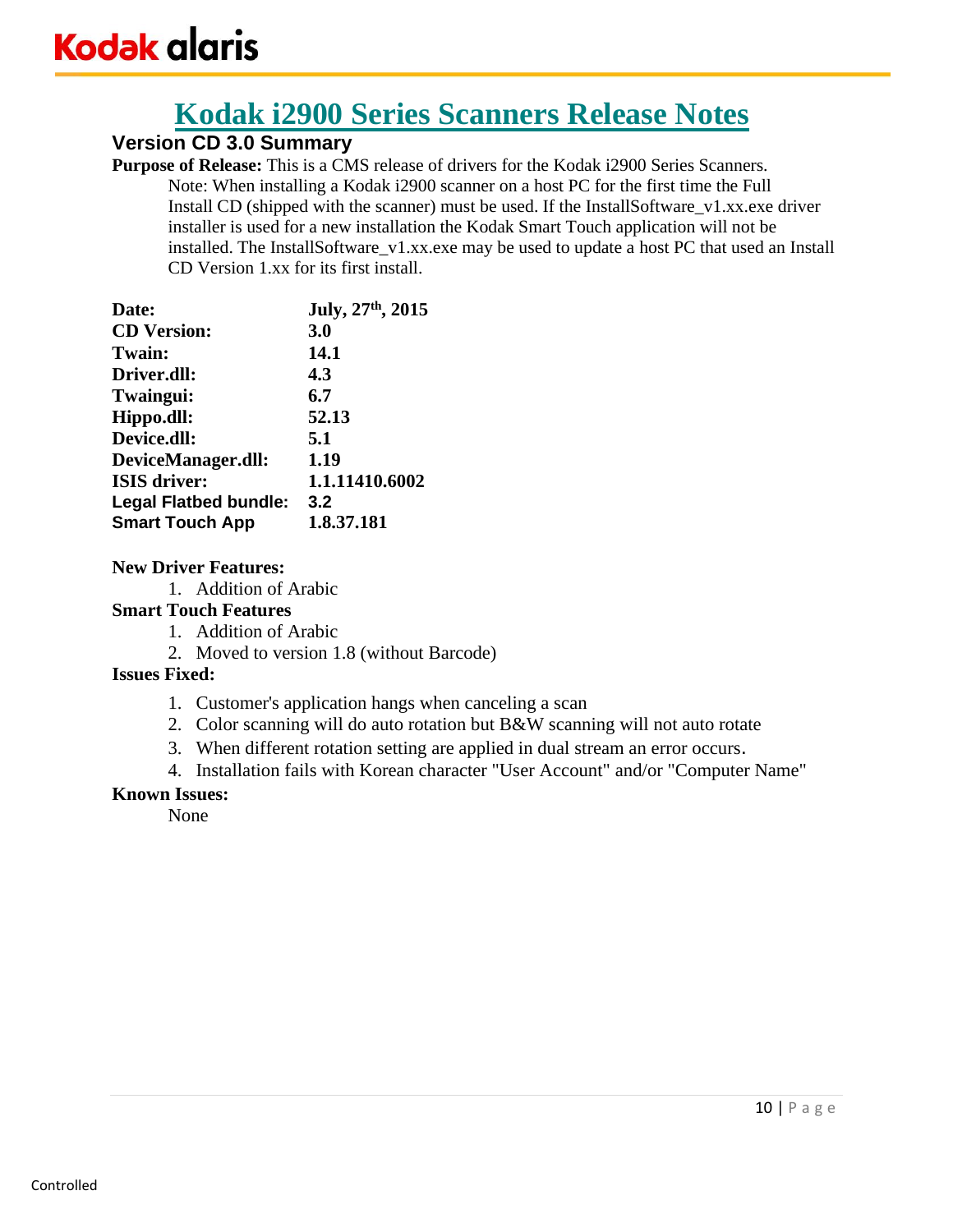**Kodak i2900 Series Scanners Release Notes**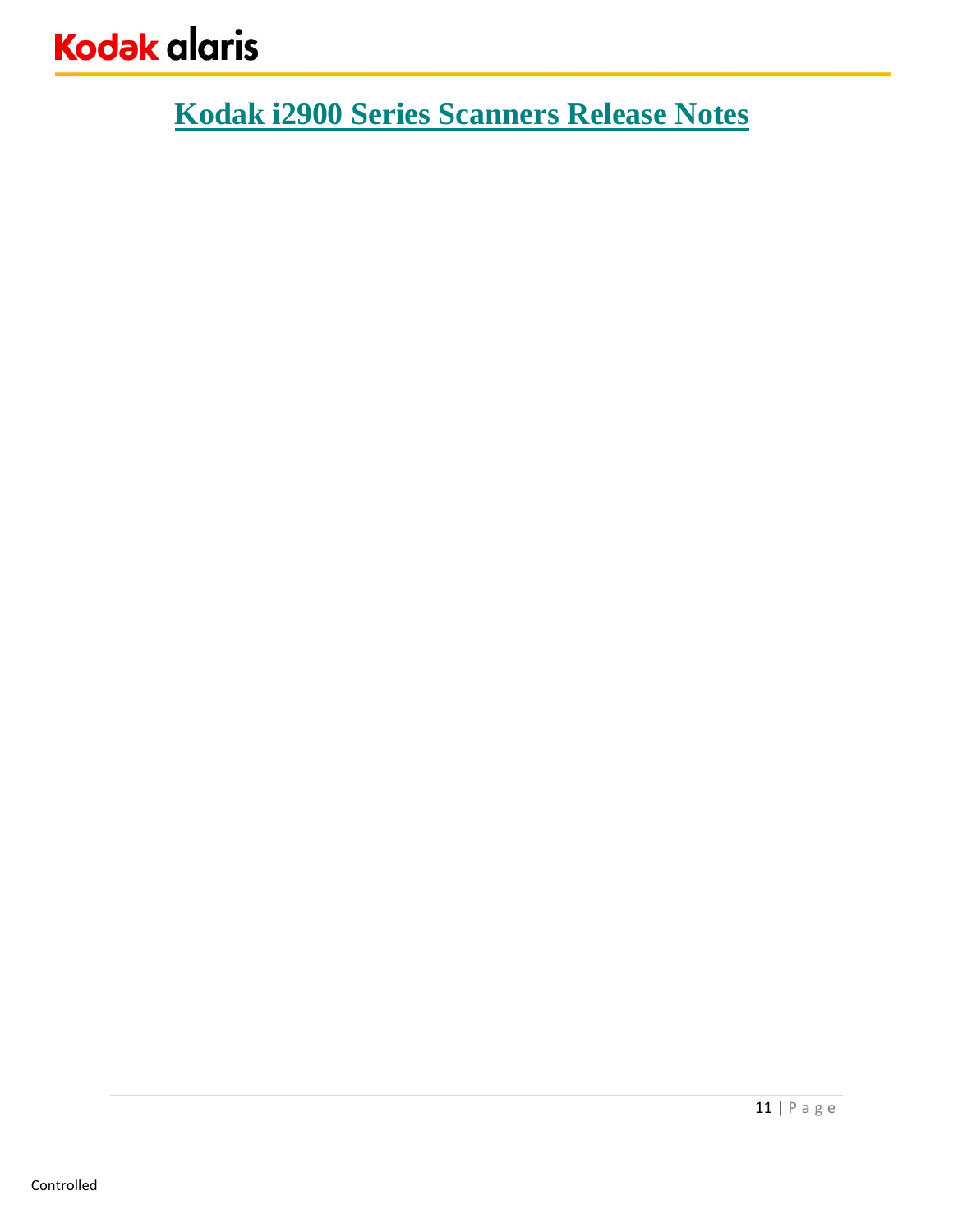### **Version CD 2.0 Summary**

**Purpose of Release:** This is a CMS release of drivers for the Kodak i2900 Series Scanners. Note: When installing a Kodak i2900 scanner on a host PC for the first time the Full Install CD (shipped with the scanner) must be used. If the InstallSoftware\_v1.xx.exe driver installer is used for a new installation the Kodak Smart Touch application will not be installed. The InstallSoftware\_v1.xx.exe may be used to update a host PC that used an Install CD Version 1.xx for its first install.

| Date:                        | November 7th, 2014 |
|------------------------------|--------------------|
| <b>CD</b> Version:           | 2.0                |
| Twain:                       | 13.0               |
| Driver.dll:                  | <b>3.0</b>         |
| Twaingui:                    | 5.36               |
| Hippo.dll:                   | 52.12              |
| Device.dll:                  | 4.0                |
| DeviceManager.dll:           | 1.13               |
| <b>ISIS</b> driver:          | 1.1.11405.29001    |
| <b>Legal Flatbed bundle:</b> | 2.0                |
| <b>Smart Touch App</b>       | 1.7.114            |
|                              |                    |

**New Driver Features:** 2. None **Smart Touch Features** 3. Updated the OCR engine **Issues Fixed:** 5. None **Known Issues:**  None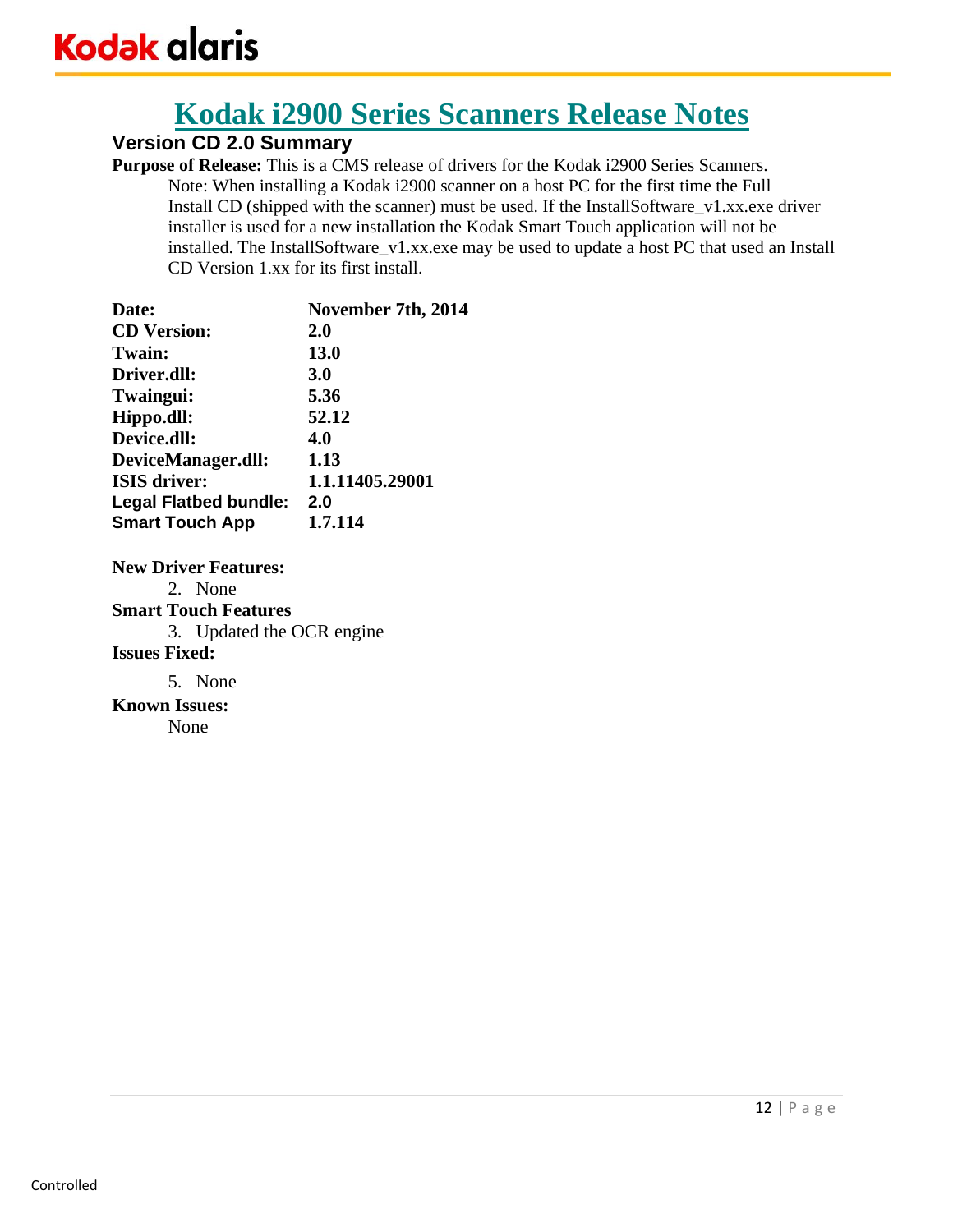### **Version CD 1.05 Summary**

**Purpose of Release:** This is a CPE release of drivers for the Kodak i2900 Series Scanners. Note: When installing a Kodak i2900 scanner on a host PC for the first time the Full Install CD (shipped with the scanner) must be used. If the InstallSoftware\_v1.xx.exe driver installer is used for a new installation the Kodak Smart Touch application will not be installed. The InstallSoftware\_v1.xx.exe may be used to update a host PC that used an Install CD Version 1.xx for its first install.

| Date:                   | December 20th, 2013 |
|-------------------------|---------------------|
| <b>CD</b> Version:      | 1.09                |
| Twain:                  | 12.15               |
| Driver.dll:             | 12.16               |
| Twaingui:               | 5.25                |
| Hippo.dll:              | 52.9                |
| Device.dll:             | 3.12                |
| DeviceManager.dll: 1.11 |                     |
| <b>ISIS</b> driver:     | 1.1.11311.6001      |
|                         |                     |

#### **Bundled A4 Flatbed 1.12**

#### **New Driver Features:**

3. None

#### **Smart Touch Features**

4. None

#### **Issues Fixed:**

1. Fixed multi-feed leave paper in path handling

#### **Known Issues:**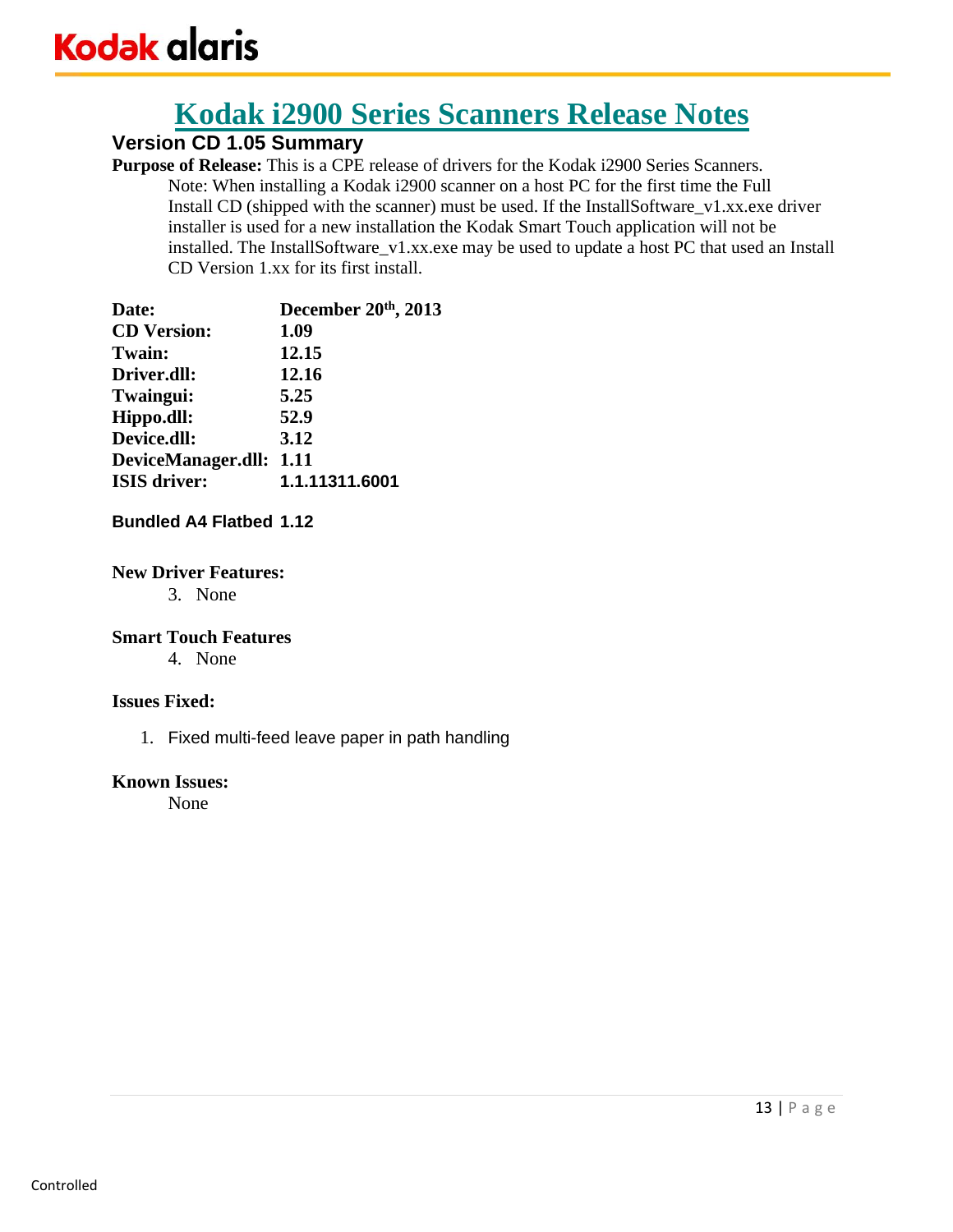### **Version CD 1.05 Summary**

**Purpose of Release:** This is a CPE release of drivers for the Kodak i2900 Series Scanners. Note: When installing a Kodak i2900 scanner on a host PC for the first time the Full Install CD (shipped with the scanner) must be used. If the InstallSoftware\_v1.xx.exe driver installer is used for a new installation the Kodak Smart Touch application will not be installed. The InstallSoftware\_v1.xx.exe may be used to update a host PC that used an Install CD Version 1.xx for its first install.

| July 15th, 2013        |
|------------------------|
| 1.05                   |
| 12.11                  |
| 12.12                  |
| 5.18                   |
| 52.6                   |
| 3.11                   |
| DeviceManager.dll: 1.4 |
| 1.1.11303.12001        |
|                        |

#### **Bundled A4 Flatbed 1.10**

#### **New Driver Features:**

4. None

#### **Smart Touch Features**

5. None

#### **Issues Fixed:**

- 2. Receiving TWRC Error. Scanner also displays a 2-3 second delay between scans (memory issue - resolutions over 300dpi should only use 1 image buffer)
- 3. Scanner always scans in page on demand mode after Scan One Page
- 4. Scan application crashes when twain is opened/closed/opened within the same process

#### **Known Issues:**